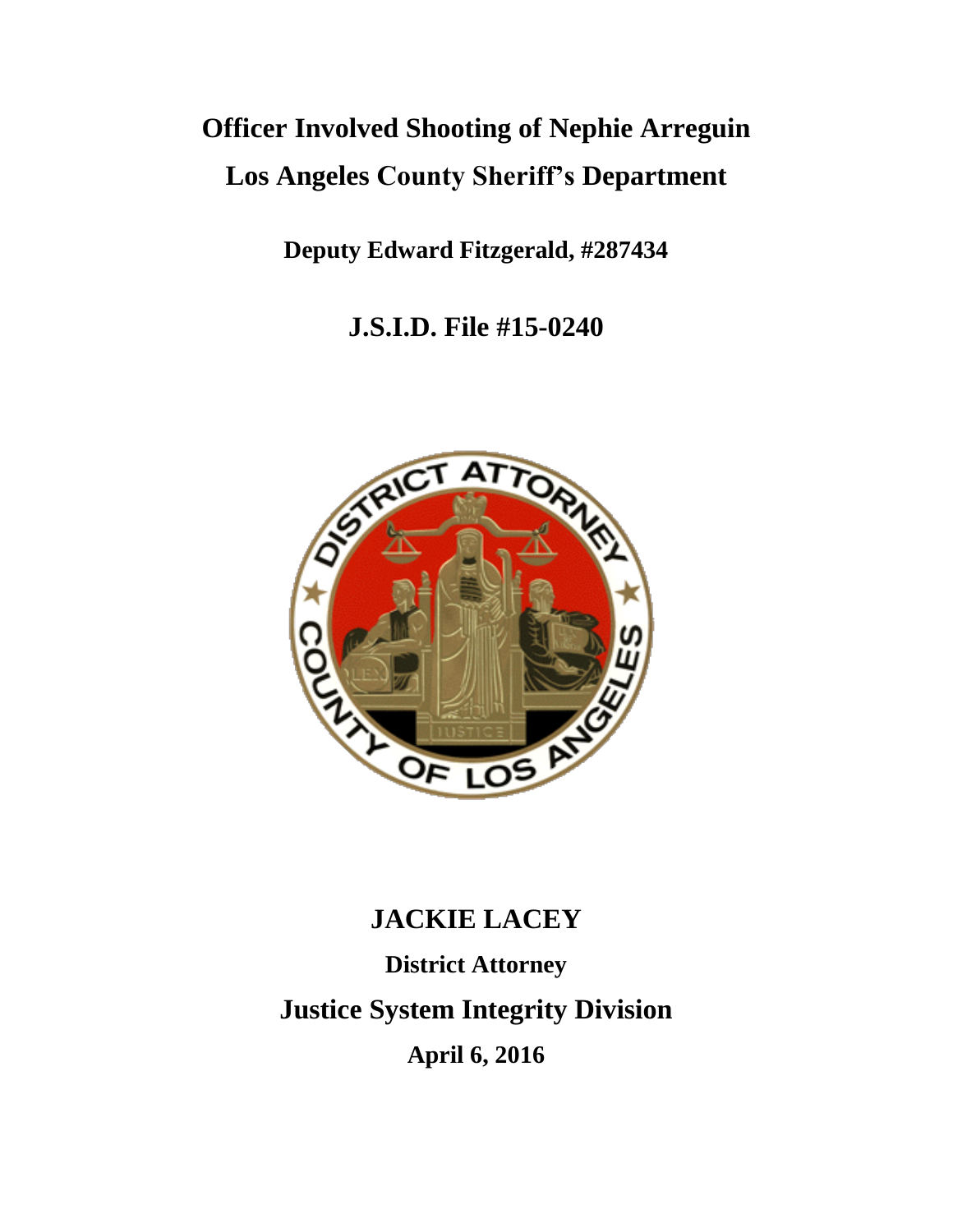#### **MEMORANDUM**

- TO: CAPTAIN STEVEN KATZ Homicide Bureau Los Angeles County Sheriff's Department 1 Cupania Circle Monterey Park, California 91755
- FROM: JUSTICE SYSTEM INTEGRITY DIVISION Los Angeles County District Attorney's Office
- SUBJECT: Officer Involved Shooting of Nephie Arreguin J.S.I.D. File #15-0240 L.A.S.D. File #015-01773-2318-013

DATE: April 6, 2016

The Justice System Integrity Division of the Los Angeles County District Attorney's Office has completed its review of the May 7, 2015, fatal shooting of Nephie Arreguin by Los Angeles County Sheriff Deputy Edward Fitzgerald. It is our conclusion that the deputy acted in lawful self-defense.

The District Attorney's Command Center was notified of the shooting on May 7, 2015, at approximately 5:50 p.m. The District Attorney Response Team responded and was given a briefing and a walk-through of the scene.

The following analysis is based on reports prepared by the Los Angeles County Sheriff's Department (LASD), submitted to this office by Sergeant Joseph Ramirez and Detective Raymond Lugo, LASD, Homicide Bureau. Deputy Fitzgerald provided a voluntary statement which was considered as part of this analysis.

## **FACTUAL ANALYSIS**

 $\overline{a}$ 

On May 7, 2015, uniformed LASD Deputies Edward Fitzgerald and Robert Long were working a residential burglary suppression detail in separate marked black and white patrol vehicles. The City of Cerritos was experiencing a high rate of residential burglaries and Fitzgerald and Long's team was tasked with the investigation and apprehension of the perpetrators of these crimes.

At approximately 4:30 p.m., Fitzgerald and Long were assigned to a call regarding a suspicious female knocking on a resident's door asking for someone who did not live at the location. The female was last seen leaving in a gray Chevrolet Impala.<sup>1</sup> In the past week, there had been six residential burglaries in the area of the call. The deputies were aware that a common tactic used by burglars to determine whether a home was occupied was to knock on the front door. If someone answered, they would provide an excuse for why they were there and leave. If no one

<sup>&</sup>lt;sup>1</sup> The caller provided a license plate number which was relayed to the deputies.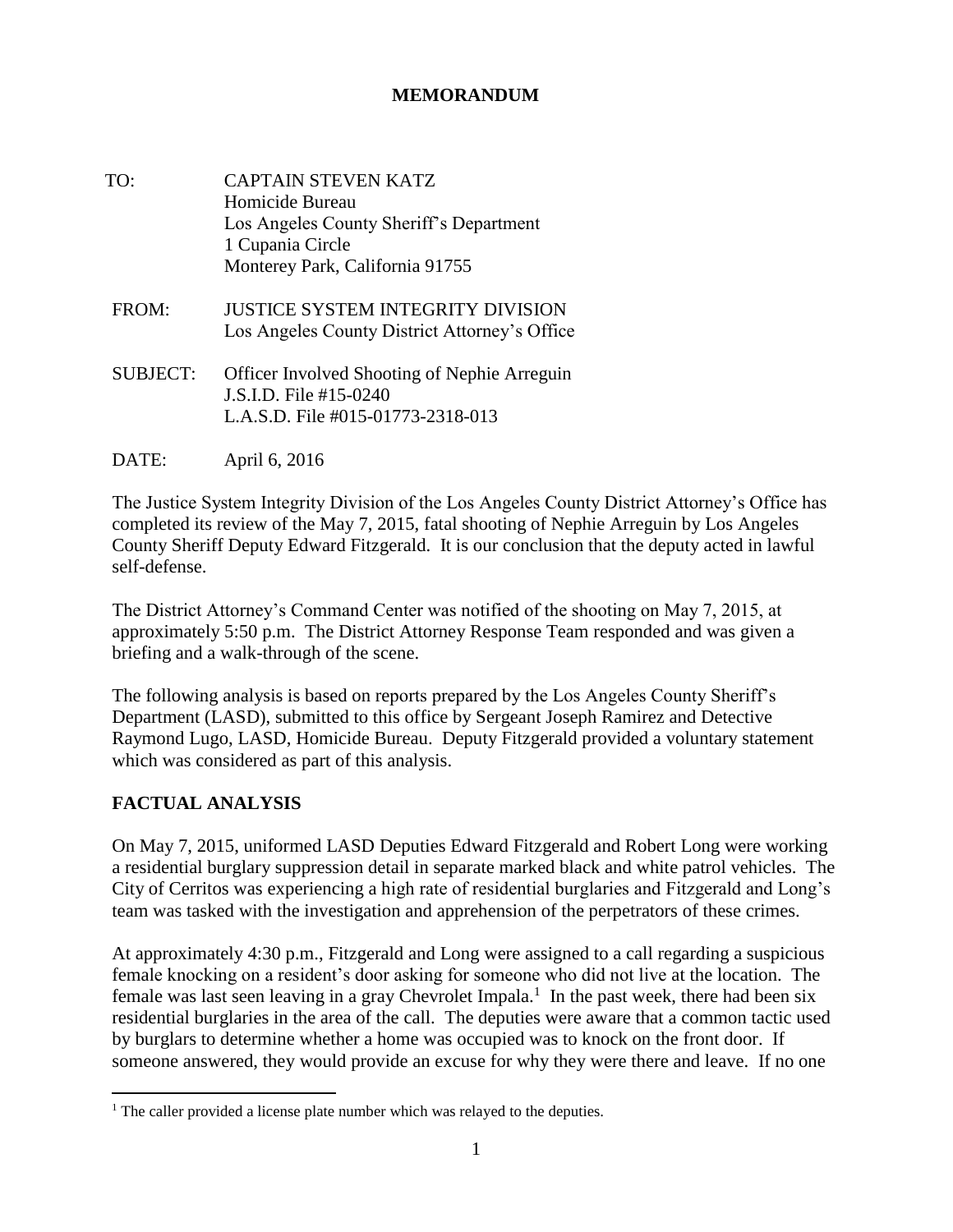answered the door, the individual and accomplices would typically enter the backyard and break into the home and burglarize it. Based on their experience and the nature of the call, Fitzgerald and Long believed that individuals were attempting to locate a residence to burglarize. Fitzgerald and Long responded to the neighborhood and began a search for the female and the vehicle.

#### Statement of Deputy Edward Fitzgerald

Fitzgerald drove his marked black and white patrol car east onto Palm Place from Pires Avenue. He observed a female, subsequently identified as Rainee Boyd, walking southbound across the street in front of him. Boyd matched the physical and clothing description of the female in the call. Fitzgerald also noticed a silver Impala parked on the north side of Palm Place facing westbound. Fitzgerald stopped his patrol car in the middle of the street, one car's length to the west of the Impala and exited his vehicle. As Fitzgerald approached the front left wheel of the Impala, he looked through the windshield and did not see anyone in the front seat.

Fitzgerald called to Boyd who was still walking across the street. As Boyd turned around, Fitzgerald noticed movement inside the Impala. At that time, Fitzgerald observed a male, later identified as Nephie Arreguin, reclined all the way back in the driver's seat. Fitzgerald pointed his service weapon at Arreguin and ordered him to show his hands. Arreguin did not move. Fitzgerald hit the hood of the Impala and Arreguin sat up and rubbed his eyes as if he had been asleep. Fitzgerald yelled, "Let me see your hands!" Arreguin ignored the order and moved his hands toward his waist. Fitzgerald feared that Arreguin was reaching for a weapon and requested additional units to respond to his location.

Fitzgerald continued to order Arreguin to show his hands without success. A short time later, Long arrived in his patrol car with his lights and sirens activated. As Long exited his patrol car, Arreguin moved his seat to the upright position and turned on the engine. Fitzgerald immediately took one to two steps to his right (south) and away from the driver's wheel giving Arreguin enough room to pass him. Instead, Arreguin turned the Impala to the left and accelerated toward Fitzgerald, striking him on the left side of the body. The impact caused Fitzgerald to lose his footing and lean onto the hood of the Impala. Fitzgerald believed that Arreguin was attempting to crush him between the Impala and his patrol car. In fear for his life, Fitzgerald fired two rounds from his service weapon into the windshield. He pushed himself off the hood of the Impala with his left hand and was thrown to the ground onto his hands and knees. Arreguin continued westbound on Palm Place followed by Long and Deputy Vincent Ortiz.

#### Statement of Deputy Robert Long

Long responded to Fitzgerald's request for assistance, followed by Ortiz. As Long and Ortiz drove onto Palm Place, Long observed Fitzgerald's patrol car stopped in the street facing the Impala at a slight angle. Fitzgerald's car was near the north curb line, but it was not blocking the Impala's path. Long noted that the license plate number matched the one given in the radio call. Fitzgerald was standing at the front quarter panel on the driver's side pointing his service weapon at Arreguin yelling, "Show me your hands! Show me your hands!"

Long stopped his patrol car to the rear of Fitzgerald's and Ortiz parked his patrol car behind Long. Long exited his vehicle and approached Fitzgerald's right side. Arreguin did not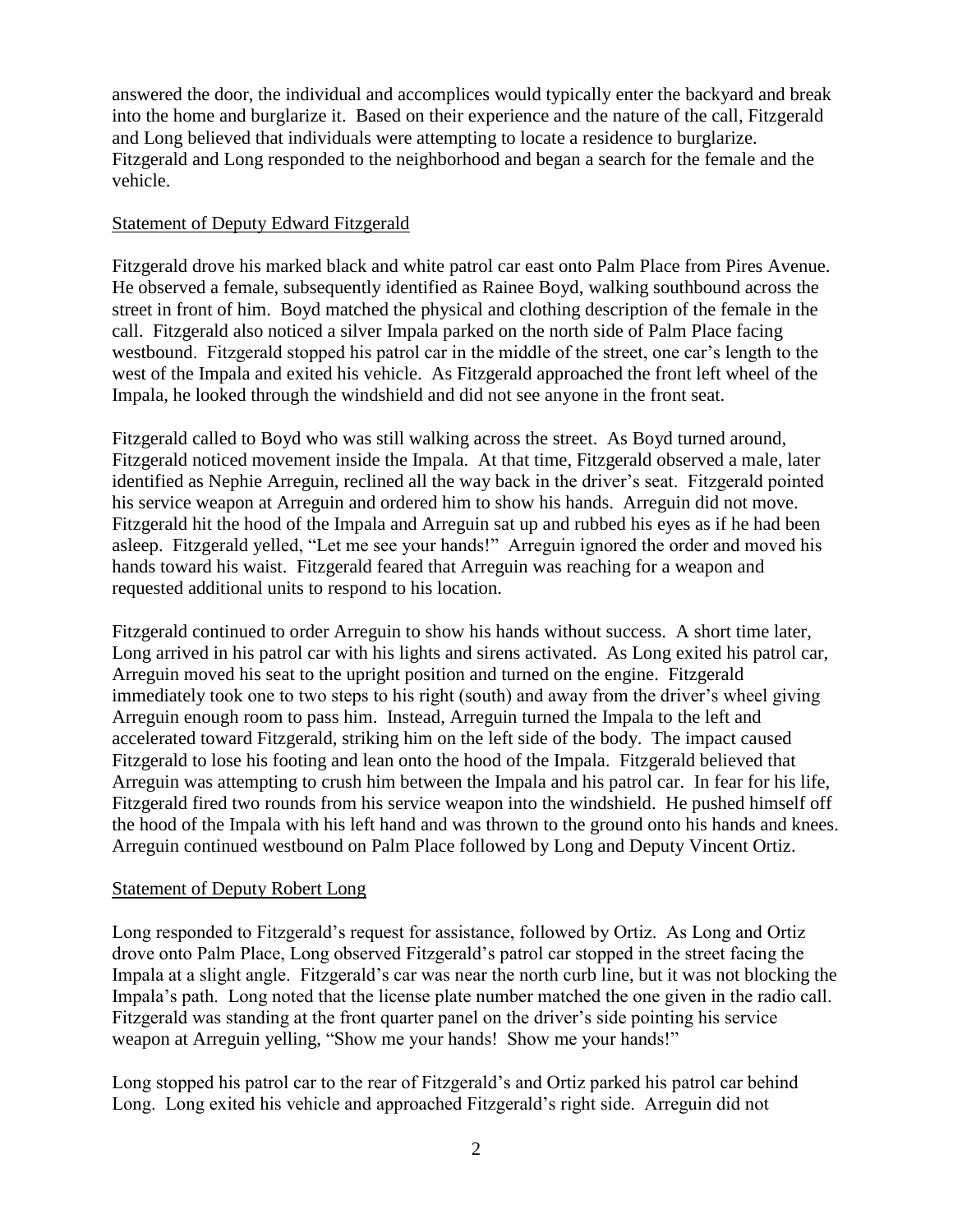acknowledge the deputies' presence. It appeared to Long that Arreguin was debating what to do next. At that moment, the Impala suddenly turned to the left toward Fitzgerald and hit him in the legs. Fitzgerald began to fall to the front or side of the Impala. As Fitzgerald was going down and the "car was on him," Fitzgerald fired two rounds into the Impala's windshield. Fitzgerald appeared to be pushed away by the Impala and struck his own patrol car. Arreguin fled westbound.

Long broadcast that shots had been fired and ascertained that Fitzgerald was not seriously injured. He and Ortiz entered their patrol cars and followed Arreguin southbound onto Pires Avenue. Long observed that the Impala had crashed onto the east sidewalk and sheared off a fire hydrant and utility light pole. The water and exposed wires prevented Long from accessing Arreguin who was unresponsive in the Impala.

#### Statement of Deputy Vincent Ortiz

Ortiz observed the Impala parked along the north curb with Fitzgerald pointing his service weapon toward the driver's side area. Ortiz exited his patrol car and stood next to the driver's door of Fitzgerald's car with his service weapon drawn. Fitzgerald stood one to two feet from the Impala between the front fender and driver's door. Fitzgerald repeatedly yelled, "Let me see your hands!"

Ortiz heard the Impala's engine rev loudly then drive from the curb directly at Fitzgerald who was closest to the car. Ortiz believed the Impala had enough room to "squeeze by" Fitzgerald. Ortiz feared that Arreguin was about to run all three deputies over in his attempt to escape. Ortiz looked back to see where he could take cover and heard two gunshots. Ortiz turned back and saw the Impala passing by him at a high rate of speed. Ortiz entered his patrol car and pursued the Impala onto Pires Avenue where he observed that it had crashed.

Personnel from the County of Los Angeles Fire Department responded to the location and pronounced Arreguin dead at the scene. A subsequent autopsy ascribed his death to a gunshot wound to the chest.

#### Statement of

 $\overline{a}$ 

looked out the window of his residence on the south side of Palm Place after hearing someone yell, "Get out of the car! Get the hell out of the car, right now! Open the door!" observed Fitzgerald standing at the driver's window of the Impala. Fitzgerald held his arm as if he was pointing his service weapon at Arreguin, however he was unable to see a gun because the deputy's back was to  $\sqrt{2}$  Long and Ortiz arrived on the street and the Impala sped away at a high rate of speed. The Impala narrowly missed Fitzgerald, who had to jump out of the way to avoid being hit. believed that Arreguin was attempting to run over Fitzgerald. Long and Ortiz fired at the Impala two to four times.<sup>3</sup>

<sup>2</sup> residence is two houses west of the incident and on the opposite side of the street.

was formally interviewed on May 21, 2015, however, he was also briefly interviewed on May 7, 2015. During the first interview, stated that he did not see who fired the shots. Long and Ortiz did not fire their service weapons.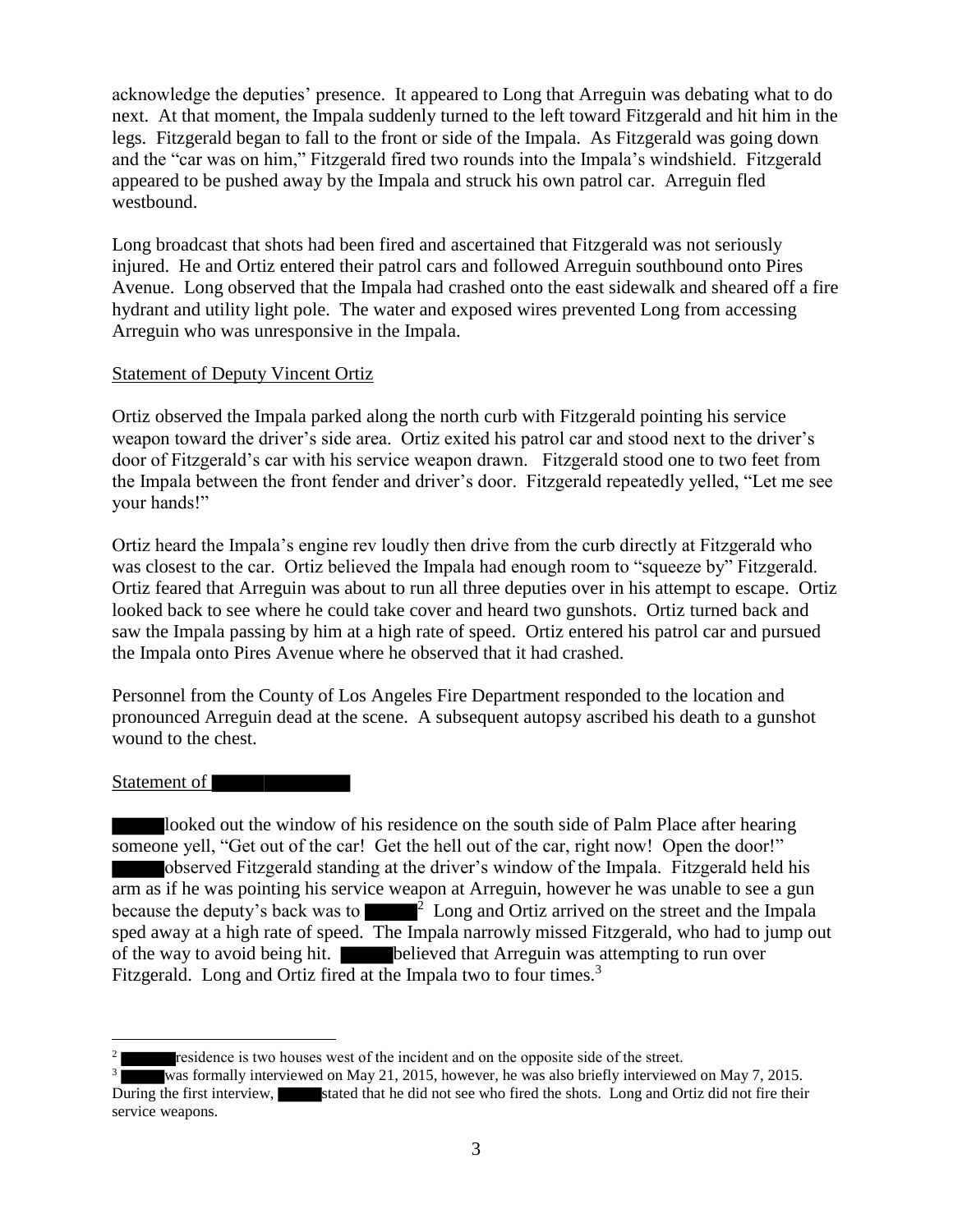#### Statement of

looked out the window after his brother, told him that something was happening. observed two police cars facing east next to the parked Impala. Fitzgerald was at the driver's door of the Impala repeatedly ordering Arreguin to exit the car. It appeared that Fitzgerald was holding a gun toward Arreguin. The Impala drove off quickly causing Fitzgerald to "dodge" the vehicle. then heard three to four gunshots, but did not see who fired.

#### Statement of Angela K.

Angela lives on Palm Place and was being dropped off after school by the grandfather of a friend, Min K. Angela was seated in the rear passenger seat. As they turned onto Palm Place, Angela observed the Impala parked along the north curb near her house. A patrol car was stopped on the south side of the street across from the Impala. The grandfather pulled his car over to the south curb, one house west of the residence.

Fitzgerald was standing at the Impala's driver's door holding his service weapon. Fitzgerald appeared to be talking to the driver. Fitzgerald was an arm's length from the car. Two additional patrol cars arrived at the location. Angela heard the revving of a car's engine and the sound of screeching tires immediately followed by a gunshot. The Impala drove westbound at a high rate of speed. Fitzgerald turned around and fired a second gunshot at the fleeing car. Long and Ortiz pursued the Impala in their patrol cars.<sup>4</sup>

#### Statement of Min K.

Min was seated in the rear driver's seat of his grandfather's car.<sup>5</sup> Min observed a patrol car parked on the street facing east and the Impala parked along the north curb facing west. Fitzgerald stood approximately three feet from the driver's door and appeared to be talking to the driver. The Impala drove off westbound at a high rate of speed. Min heard one gunshot, but did not see who fired.

#### Statement of Rainee Boyd

 $\overline{a}$ 

Boyd stated that she and Arreguin were in the neighborhood attempting to purchase marijuana from an unknown person. They also planned to go to the Cerritos Mall. Boyd denied exiting the Impala and knocking on someone's front door before the shooting. Boyd and Arreguin stopped on Palm Place so Boyd could urinate between two parked cars.

Boyd heard someone yell as she walked to the south side of the street. She turned around and saw Fitzgerald pointing his service weapon at Arreguin seated in the Impala. Fitzgerald stood by

<sup>4</sup> An examination of Fitzgerald's service weapon determined that he fired two rounds. One expended round was recovered during the autopsy. A second expended round was recovered from the front passenger door panel of the Impala. The second round traveled downward in a left to right and slightly front to rear direction, perforated the front passenger door armrest and impacted the interior side of the door panel.

<sup>&</sup>lt;sup>5</sup> The grandfather, Jae Kil Min, was interviewed by investigators and claimed that he saw a police car parked in the street and nothing more. Min's mother, Hee Kim, was seated in the front passenger seat. She heard the Impala accelerate and a gunshot. Kim ducked immediately after the gunshot and made no further observations of the incident.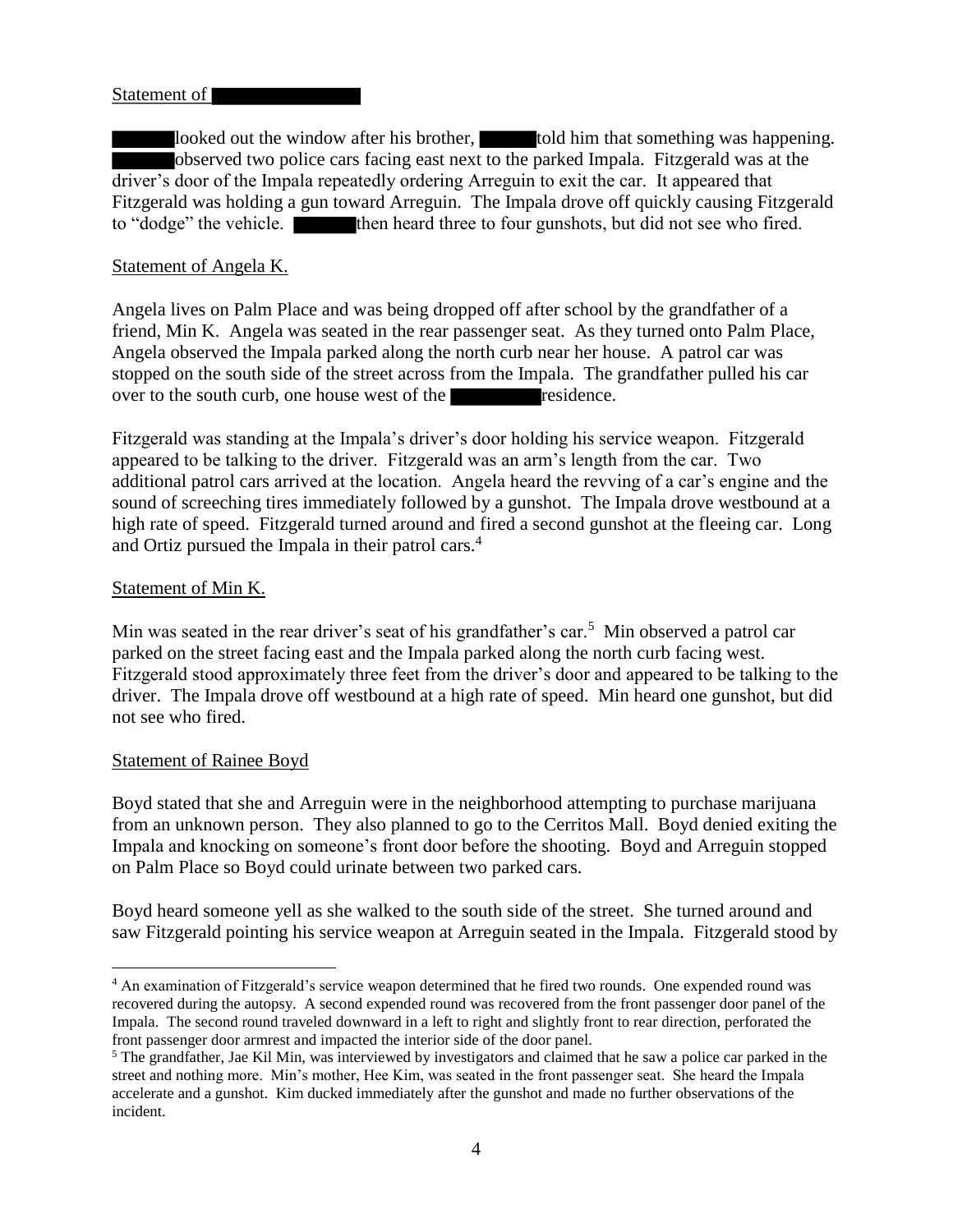the driver's door. Fitzgerald ordered Boyd to stop and get on the ground. She complied. Once on the ground, Boyd could no longer see Arreguin and Fitzgerald. Boyd heard Fitzgerald say, "Get out of the car. I'm not playing. I'm not playing with you. Get out of the car." Boyd then heard gunshots. Boyd looked back and saw Fitzgerald getting up from the ground and the Impala speeding away.

# Related Criminal Activity

A UCLA class ring recovered from the Impala was subsequently identified by a Lakewood resident as stolen from his home during a burglary on May 7, 2015.

On May 2, 2015, an off-duty sheriff's deputy reported that an unfamiliar male and female were slowly driving through his neighborhood in Monterey Park in a Chevrolet Impala. The deputy searched for the Impala in his personal vehicle and located it parked nearby. The male driver was ducking down in his seat as if attempting to conceal himself. Moments later, the female came running toward the Impala from the rear yard of a residence. The license plate provided by the off-duty deputy matched the Impala driven by Arreguin on May 7, 2015.

On November 18, 2015, Boyd was sentenced to two years state prison for a residential burglary in case LA08199 after her DNA was recovered in a home that had been burglarized on May 6, 2015. Entry was made by breaking a window and opening a door. Blood droops were recovered on the floor near the door.

On March 24, 2015, Boyd was captured on home surveillance video approaching the front door of a residence in Arcadia, looking inside the house then making a call on her cellular phone. Shortly thereafter, a male is observed entering the victim's property. A neighbor personally observed Boyd entering the home. Boyd and the male were arrested by police fleeing through yards in the neighborhood. On October 29, 2015, Boyd was sentenced in case GA095963 to four years state prison for conspiracy to commit residential burglary.<sup>6</sup>

# **LEGAL ANALYSIS**

"The 'reasonableness' of a particular use of force must be judged from the perspective of a reasonable officer on the scene, rather than with the 20/20 vision of hindsight…. The calculus of reasonableness must embody allowance for the fact that police officers are often forced to make split-second judgments -- in circumstances that are tense, uncertain, and rapidly evolving - about the amount of force that is necessary in a particular situation." *Graham v. Conner* (1989) 490 U.S. 386, 396-397.

In *Graham*, the United States Supreme Court held that the reasonableness of the force used "requires careful attention to the facts and circumstances of each particular case." "Thus we must avoid substituting our personal notions of proper police procedures for the instantaneous decision of the officer at the scene. We must never allow the theoretical, sanitized world of our imagination to replace the dangerous and complex world that policemen face every day. What constitutes 'reasonable' action may seem quite different to someone facing a possible assailant

 $\overline{a}$ <sup>6</sup> On May 7, 2015, Boyd was out on bail in case GA095963.